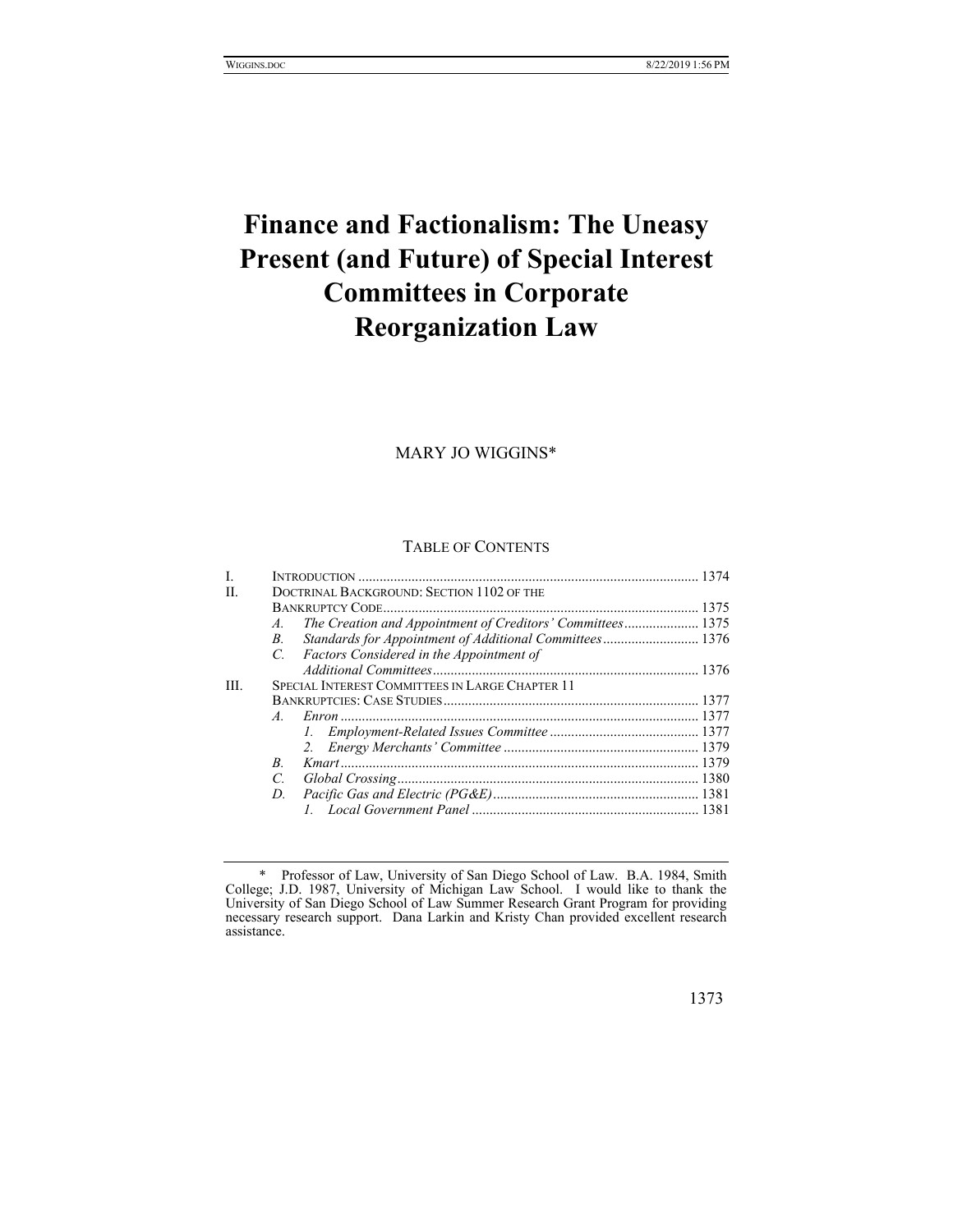| IV.                         |                                                                |  |
|-----------------------------|----------------------------------------------------------------|--|
|                             |                                                                |  |
|                             |                                                                |  |
|                             | C. Empirical Reality of Modern Corporate Reorganizations  1384 |  |
| $V_{\rm c}$ and $V_{\rm c}$ |                                                                |  |

#### I. INTRODUCTION

Over the last several years, corporate reorganizations under Chapter 11 of the Bankruptcy Code have broken records, both for the sheer number of filings and in terms of their scale.<sup>1</sup> Indeed, at the start of the twenty-first century, we have witnessed five of the ten largest corporate bankruptcy filings in U.S. history.<sup>2</sup> News of the corporate filings of WorldCom, Enron, Global Crossing, and Kmart dominate business headlines. Once rather obscure events followed only by those with a direct stake in the outcome, the largest corporate bankruptcies have now become a routine part of public discourse.

Although the long-term consequences of this latest wave of massive corporate bankruptcies are not clear, one point is indisputable. Corporate bankruptcy cases have wide social, economic, and political reach. Bankruptcy judges presiding over these immense and complicated proceedings routinely issue rulings that have wide-ranging effects on markets and individuals.<sup>3</sup> By contrast, Chapter 11's doctrinal framework is often constricted, focusing as it does on the financial reorganization of the business and on economic recovery for creditors. One of the challenges facing bankruptcy scholars has been to explore and explain the proper balance between the expansive reach of large corporate bankruptcy cases and bankruptcy's doctrinal constraints.4 This Article follows in that tradition by examining the proper role of special interest committees in large Chapter 11 cases.

Special interest committees have been appointed in some of the largest

<sup>1</sup>*. See* Andrew Ross Sorkin, *Bankruptcy Doctors Are Most Definitely In*, N.Y. TIMES, July 14, 2002, § 3, at 1 (describing how corporate restructuring is now a big business).

<sup>2</sup>*. Id*.

<sup>3</sup>*. See* Jess Bravin, *Judges' Actions Have Wide Reach With Bankruptcy*, WALL ST. J., Aug. 24, 2001, at B1.

<sup>4</sup>*. See* KAREN GROSS*,* FAILURE AND FORGIVENESS: REBALANCING THE BANKRUPTCY SYSTEM (1997) (arguing that bankruptcy should focus on real questions involving a real system that affects real people); Nathalie D. Martin, *Noneconomic Interests in Bankruptcy: Standing on the Outside Looking In*, 59 OHIO ST. L.J. 429, 432 (1998) (challenging traditional notions of bankruptcy court standing and arguing that those standards are too narrow).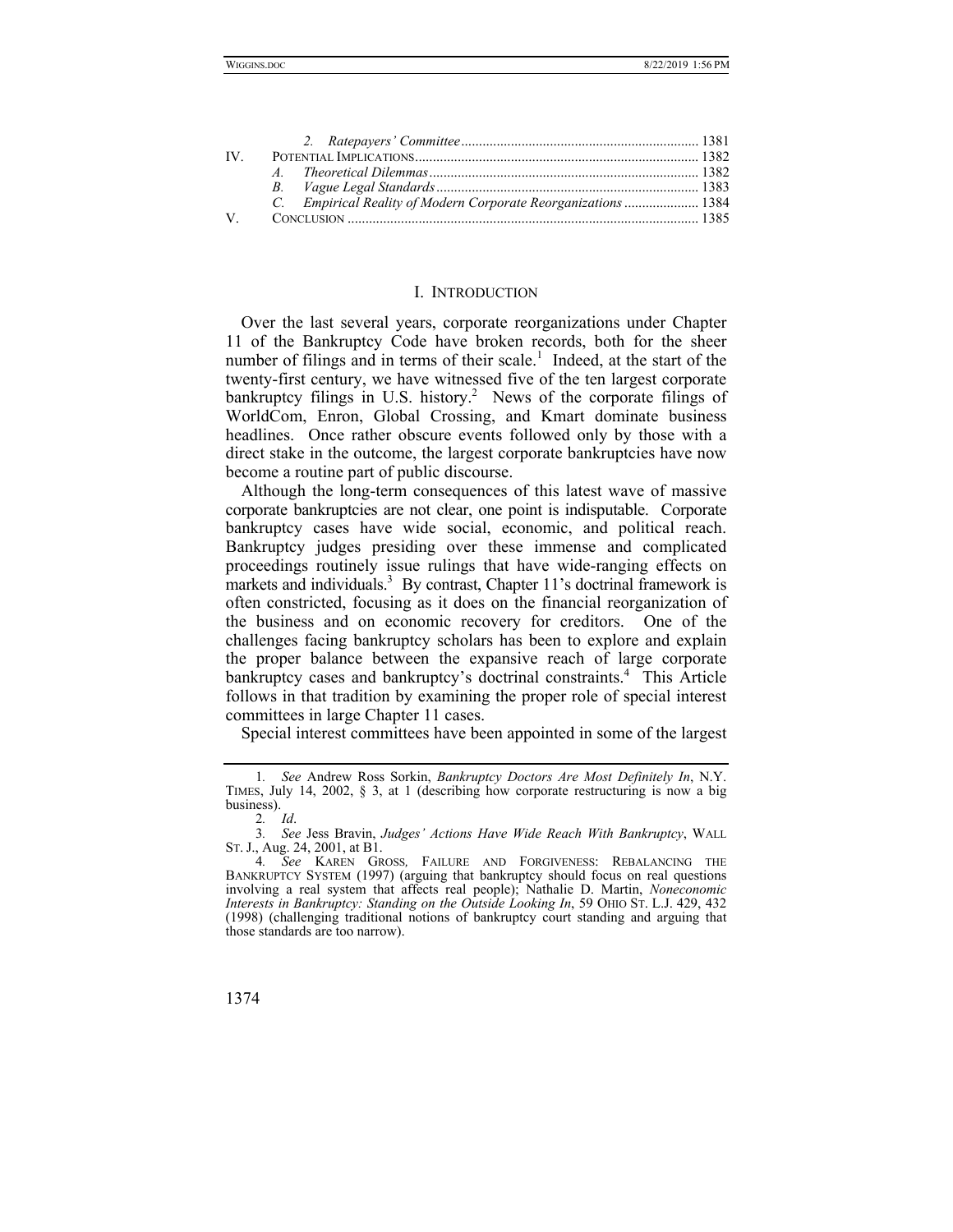Chapter 11 cases. Courts have denied requests for the appointment of special interest committees as well. Regardless of whether committees are approved or rejected in individual cases, it seems clear that major players in a large bankruptcy case will have to contend with this dynamic somewhat more often than in the past.

This Article starts with a general doctrinal introduction to the Bankruptcy Code sections and case law that control the creation and appointment of committees. The Article then provides case studies from four large corporate reorganizations: Enron, Kmart, Global Crossing, and Pacific Gas and Electric. These case studies reveal the wide variety of factual and legal settings in which the appointment of special interest committees can become an important threshold legal issue in bankruptcy cases. Finally, the last section of the Article discusses several potential implications from the case studies. Special interest committees, properly constituted and employed, can improve both the process and the outcomes of corporate bankruptcy filings. However, this Article advances several reasons why special interest committees are likely to have an uncertain future in modern corporate reorganization law and practice.

# II. DOCTRINAL BACKGROUND: SECTION 1102 OF THE BANKRUPTCY CODE

#### *A. The Creation and Appointment of Creditors' Committees*

Section 1102 of the Bankruptcy Code (the Code) provides the United States Trustee with the duty and authority to appoint committees in Chapter 11 cases.<sup>5</sup> The statute provides in § 1102( $\hat{a}$ )(1) that the Trustee must appoint a committee of unsecured creditors in Chapter 11 cases.<sup>6</sup> Additionally, the Trustee can appoint additional committees of creditors or of equity security holders "as [the Trustee] deems appropriate." Upon its own motion or upon a motion by a party in interest, the court has the power to review the Trustee's appointment of committees or committee members.<sup>8</sup>

<sup>5</sup>*. In re* America West Airlines, 142 B.R. 901, 902 (Bankr. D. Ariz. 1992) (stating that a U.S. Trustee has the power to remove, as well as appoint, members of official committees).

 <sup>6. 11</sup> U.S.C. § 1102(a)(1) (2000).

<sup>7</sup>*. Id.*

<sup>8</sup>*. In re* Plabell Rubber Prods., 140 B.R. 179, 181 (Bankr. N.D. Ohio 1992).

 <sup>1375</sup>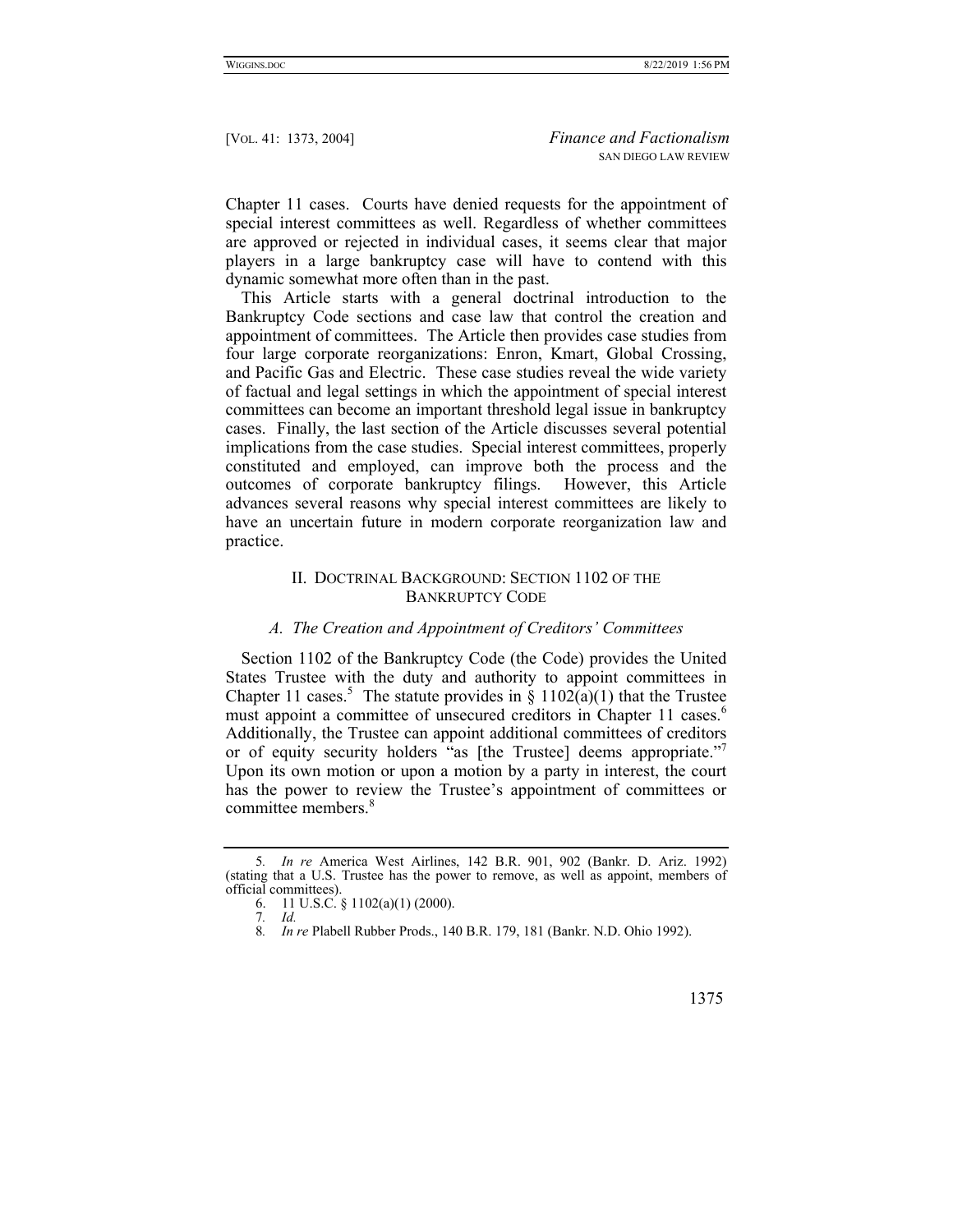#### *B. Standards for Appointment of Additional Committees*

Section 1102 of the Code allows the Trustee to appoint additional committees if the Trustee, in her discretion, finds an appointment appropriate.<sup>9</sup> As the Code offers little guidance as to when additional creditors' committees should be appointed by the Trustee, the issue is resolved on a case-by-case basis. Section  $1102(a)(2)$  provides that the court may order the appointment of additional committees upon the request of a party in interest and to ensure the adequate representation of creditors and equity security holders.10 The party seeking an additional committee has the burden of proof on the question of whether the existing committee adequately represents the interests of all creditors.<sup>11</sup>

## *C. Factors Considered in the Appointment of Additional Committees*

In determining whether to appoint an additional committee, courts have considered several factors, including: $^{12}$ 

 <sup>9.</sup> One court has held that the appointment of additional committees by the Trustee cannot be overturned or dissolved by the court. *See In re* New Life Fellowship, Inc., 202 B.R. 994, 996 (Bankr. W.D. Okla. 1996).

 <sup>10. 11</sup> U.S.C. § 1102(a)(2).

<sup>11</sup>*. See In re* Dow Corning Corp., 194 B.R. 121, 144 (Bankr. E.D. Mich. 1996) ("The burden is on the party seeking an additional committee to prove inadequate representation.").

<sup>12</sup>*. See generally* In re *Dow Corning Corp*., 194 B.R. at 141 (dividing the  $\S 1102(a)(2)$  analysis into the following two components: (1) whether appointment of an additional committee is necessary for adequate representation, (2) if yes, whether the court should exercise discretion by making the appointment); *In re* Interco Inc., 141 B.R. 422, 424 (Bankr. E.D. Mo. 1992) (listing non-exclusive factors, such as the ability of the proposed committee to function, the nature of the case, cost, and delay, developed by courts); *In re* Hills Stores, 137 B.R. 4, 7 (Bankr. S.D.N.Y. 1992) (denying appointment of additional committee, and discussing the several factors of the case-by-case inquiry); *In re* Drexel Burnham Lambert Group, Inc. 118 B.R. 209, 210-12 (Bankr. S.D.N.Y. 1990) (denying motion to appoint joint liquidators to the creditors' committee, and holding that the Bankruptcy Code does not authorize such relief, the motion was untimely, and that movants failed to show inadequate representation); *In re* Orfa Corp., 121 B.R. 294, 297–99 (Bankr. E.D. Pa. 1990) (denying separate creditors' committee, citing the lateness of the motion in the process, and the avoidance of additional administrative costs as important factors); *In re* Sharon Steel Corp., 100 B.R. 767, 778 (Bankr. W.D. Pa. 1989) (finding a separate committee not necessary, and noting that in the Bankruptcy Code scheme, the reconciliation of differing interests of creditors within a single committee is the norm, and that the appointment of a separate committee is an extraordinary remedy); *In re* Public Service Co., 89 B.R. 1014, 1019-20 (Bankr. D. N.H. 1988) (denying the appointment of a creditors' committee, despite showing of questionable representation, because of the delay in the proceedings such appointment would cause, but granting the lesser remedy of expanding the existing committee); *In re*  McLean Indus. Inc., 70 B.R. 852, 862 (Bankr. S.D.N.Y. 1987) (holding that concern for adequate representation is heightened where only one committee is appointed for two or more jointly administered cases, but that this does not require a separate committee per se); *In re* Texaco Inc., 79 B.R. 560, 567 (Bankr. S.D.N.Y. 1987) (ordering the merger of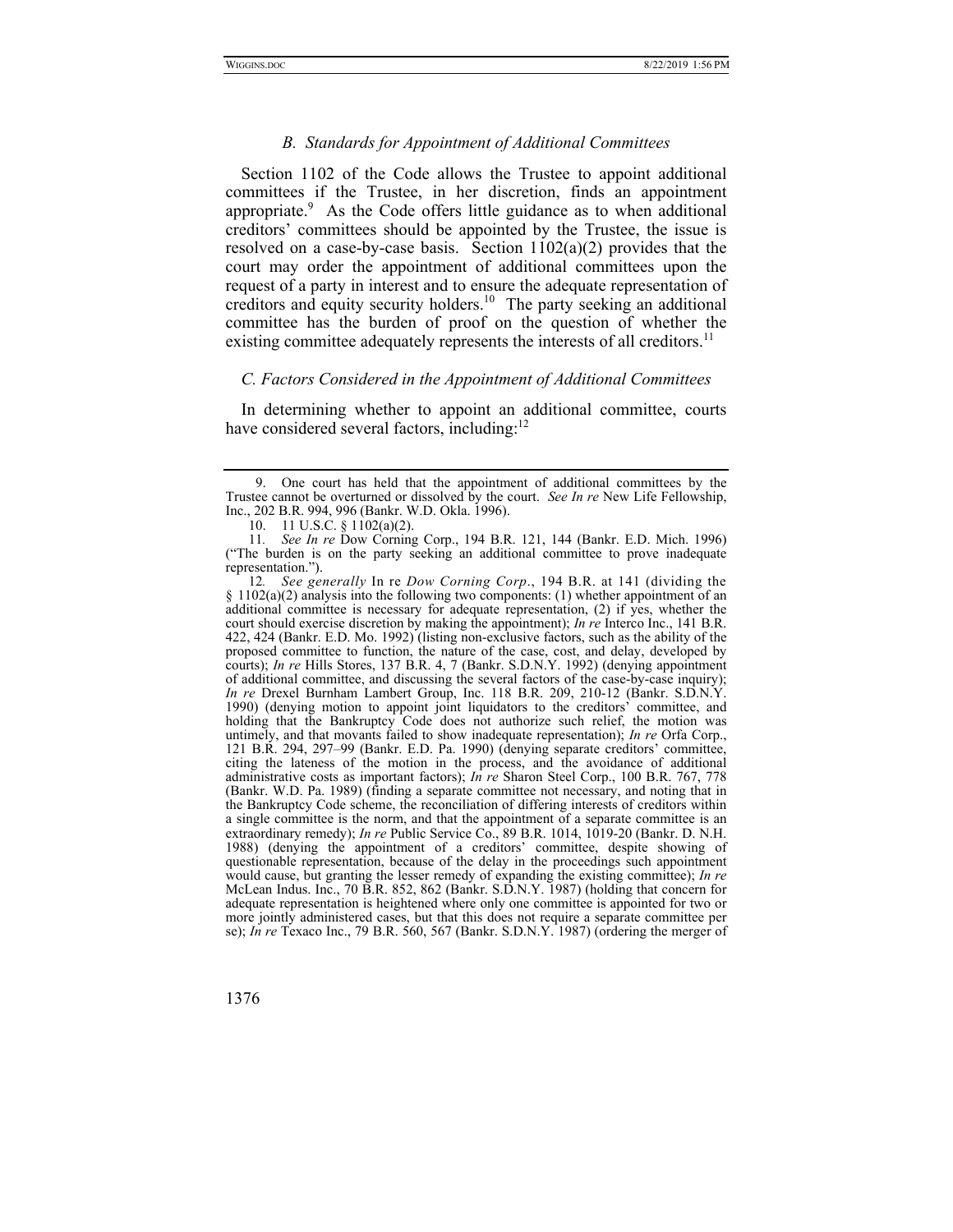- A. The nature and complexity of the Chapter 11 case.
- B. The composition of the existing committee.
- C. The plan's treatment of differing classes.
- D. The dissimilar interests of creditors.
- E. The cost of additional committees.
- F. The concern for adequate representation.
- G. The stage at which recognition is sought.
- H. The number of persons who would be represented.

## III. SPECIAL INTEREST COMMITTEES IN LARGE CHAPTER 11 BANKRUPTCIES: CASE STUDIES

#### *A. Enron*

#### *1. Employment-Related Issues Committee*

The Enron bankruptcy case attracted an impressive amount of media attention. One of the most compelling aspects of the case was the plight of Enron workers and managers who suddenly found themselves in precarious financial and professional situations.13 It was thus not

13*. See* Shawn Young, *In Bankruptcy, Getting Laid Off Hurts Even Worse*, WALL ST. J., Sept. 30, 2002, at A1. Young states:

Normally, employers offer benefits that soften the blow for many employees who lose their jobs. But bankruptcy changes all the rules. In many cases, workers have to get in line with other unsecured creditors for severance



two unsecured creditors' committees, noting the duplicative costs of separate committees, and the adequacy of a single committee to represent what is essentially the same class of unsecured creditors); *In re* Johns-Manville Corp., 68 B.R. 155, 164 (S.D.N.Y. 1986) (holding that refusal to appoint equity committee was not an abuse of discretion where equity interests were adequately represented, and such appointment would delay confirmation of debtor's reorganization plan); *In re* Beker Indus. Corp., 55 B.R. 945, 949 (Bankr. S.D.N.Y. 1985) (appointing additional committee to represent wide-spread equity holders, and noting that opponents to the motions did not show that the cost would be prohibitive); *In re* Emons Indus., 50 B.R. 692, 694 (Bankr. S.D.N.Y. 1985) ("[G]enerally no equity committee should be appointed when it appears that a debtor is hopelessly insolvent because neither the debtor nor the creditors should have to bear the expense of negotiating over the terms of what is in essence a gift."); *In re* Salant Corp., 53 B.R. 158, 161 (Bankr. S.D.N.Y. 1985) (finding separate employees' committee unwarranted where employees' claims not large enough to justify separate committee, and interest in continued employment is insufficient in itself to justify appointment of an employees' committee); *In re* Baldwin-United Corp., 45 B.R. 375, 376 (Bankr. S.D. Ohio 1983) (denying appointment of an unsecured creditors' committee where only a potential conflict was established, but granting the appointment of a common stockholders' committee to assure adequate representation and protect the interest of 15,000-plus holders of debtor's common stock).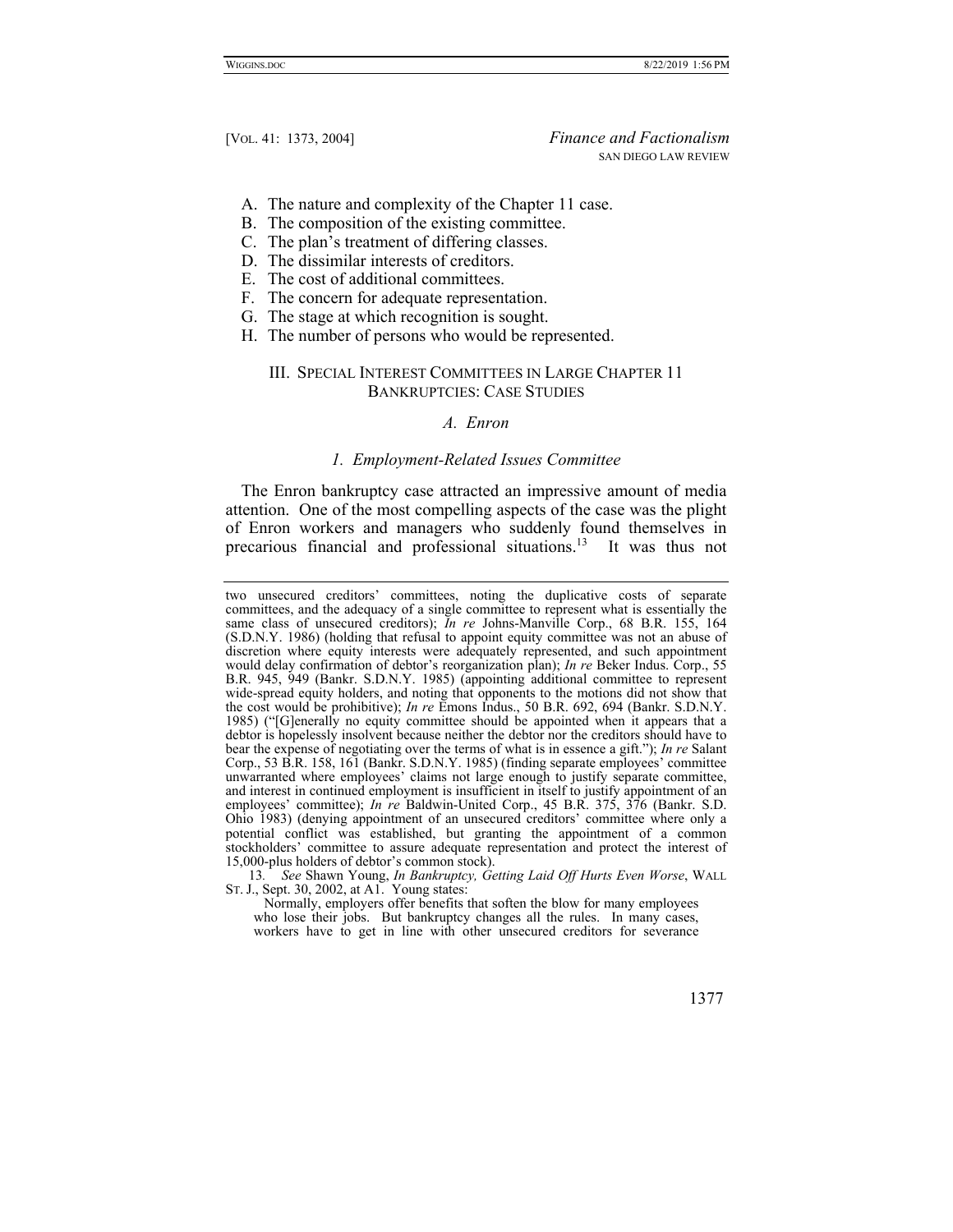surprising that the U.S. Trustee in that case appointed an official committee to represent the unique interests of Enron employees.<sup>14</sup> The employees argued that the unsecured creditors' committee did not adequately represent their interests. U.S. Trustee Carolyn Schwartz agreed, citing Enron's employee benefit plans' coverage of over 20,000 workers and retirees.<sup>15</sup> Once the official committee was appointed, it had legal power to take sworn statements and subpoena documents and witnesses. The appointment of the committee gave the ex-employees at least an expectation that they would have more power to shape the distribution of assets and the ultimate fate of the company than they might otherwise have if their interests were filtered through a general unsecured creditors' committee.

The employee committee went right to work and, along with others, helped to negotiate a \$29 million severance settlement that was intended to pay most former workers approximately \$7000 to \$8000.<sup>16</sup> Given that Enron was under no legal requirement to pay anything beyond \$5600, the additional severance recovery was a very significant development.<sup>17</sup>

The employee committee also played a key role in convincing the bankruptcy court to authorize efforts to seek the return of \$53 million in controversial bonuses that went to key executives on the eve of bankruptcy.<sup>18</sup> The employee committee, on behalf of 4200 ex-Enron employees, argued that the bonuses contravened the Code's priority scheme<sup>19</sup> and were also unlawful preferential payments.<sup>20</sup> As of this writing, the litigation was still pending.

 14. Rebecca Smith, *Enron's Employees, in a Court Victory, Are Permitted to Form Creditors' Panel*, WALL ST. J., Feb. 19, 2002, at A6.

 15. Matthew Haggman, *Committee Granted: U.S. Trustee Agrees with Miami Lawyer's Request for Creditors Panel Composed of Ex-Enron Employees*, BROWARD DAILY BUS. REV., Feb. 20, 2002, at A9, WL 2/20/2002 BROWARDDBR 8; Severed Enron Employees Coalition, *Former Employees Win 'Place at Bankruptcy Table' at*  http://www.theseec.org/press/02152002pressrelease.shtml (Feb. 15, 2002).

 16. Eric Berger, *Former Enron Employees May Get \$29 Million Severance Deal*, HOUSTON CHRON., June 5, 2002, 2002 WL 3268173.

 17. Eric Berger, *Enron Settlement Final: Added Severance to be Paid by Early July*, HOUSTON CHRON., June 12, 2002, 2002 WL 3269826.

18*. Enron Bankruptcy Panel Authorized to Seek Return of Executive Bonuses*, BANKR. L. REP., Sept. 25, 2003, at 862.

19. 11 U.S.C. §§ 503, 507, 726 (2000).

20*. Enron Bankruptcy Panel Authorized to Seek Return of Executive Bonuses*, *supra* note 18, at 862.

benefits, unused vacation pay, expenses and commissions—a process that can leave them with mere pennies on the dollars that they're owed.

*Id.*; Ellen E. Schultz, *U.S. Taxpayers May Have to Pay Enron Workers' Pension Benefits*, WALL ST. J., Feb. 27, 2002, at C1 (describing Enron's possibly illegal scheme of permanently limiting pension benefits to a locked-in value of its employee stock ownership plan).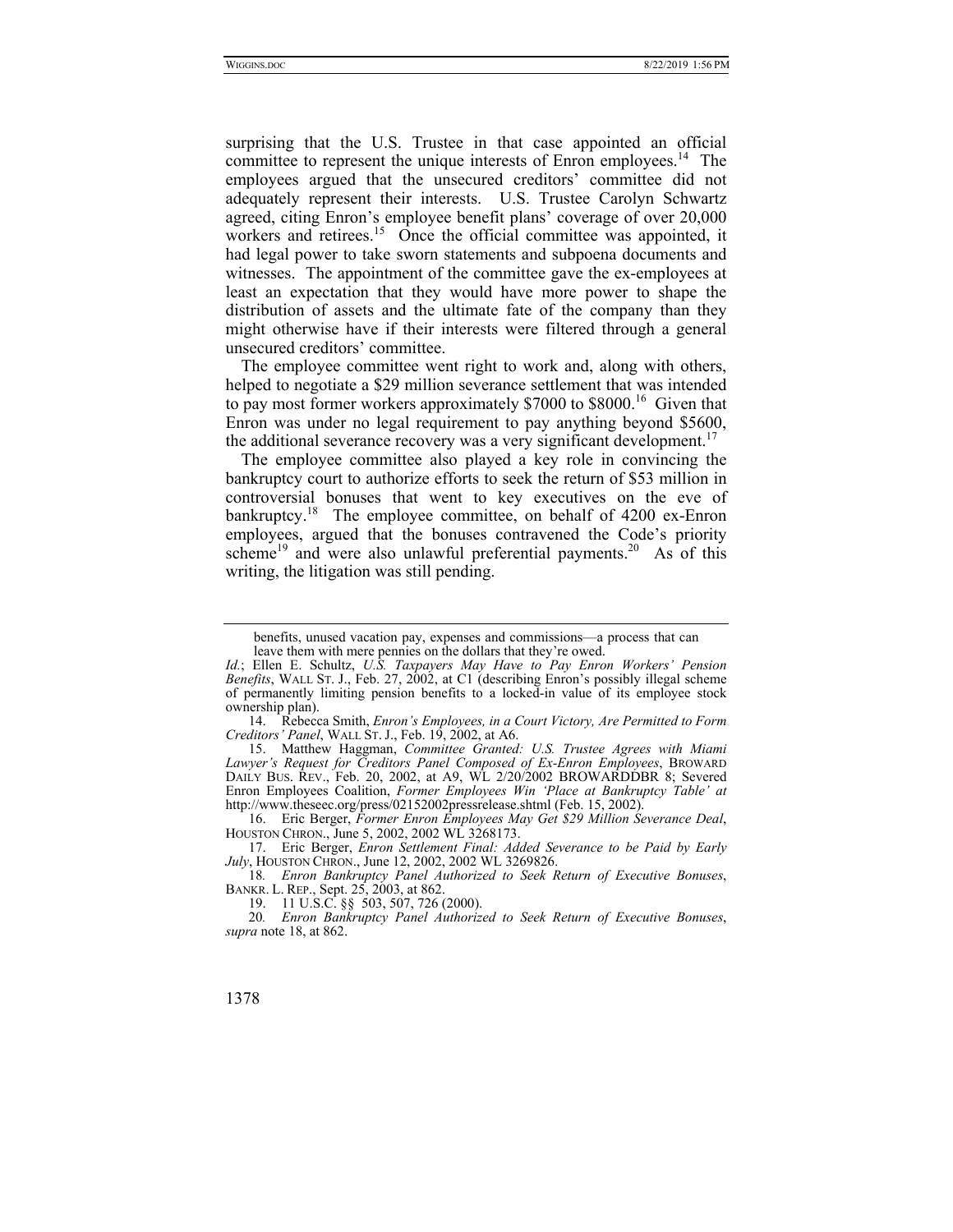#### *2. Energy Merchants' Committee*

A group of energy merchants also requested a special committee in the Enron case. The "Ad Hoc Committee of Energy Merchants" argued that a third committee was necessary because the energy trading company Enron North America had a distinct identity and creditor mix that was separate from Enron's main business: power plants, natural gas reserves, and pipelines.<sup>21</sup> Presumably, the concern was that creditors of Enron North America would not receive a fair distribution of assets if trading business revenues were allocated to general creditors of the main businesses. U.S. Trustee Schwartz resisted the idea and filed a formal objection with the court in which she argued, among other things, that the energy merchants were adequately represented by the creditors' committee.<sup>22</sup> The request for the special committee was denied.

## *B. Kmart*

One of Kmart's top shareholders requested that the United States decide whether to appoint a shareholder panel in the Kmart bankruptcy case. In contrast to the movement for the appointment of an employee panel in the Enron case, the impetus for the Kmart shareholders' committee came primarily from one person—Ronald Burkle.<sup>23</sup> Burkle owned approximately one million shares of the company's common stock.<sup>24</sup> Not surprisingly, Burkle argued that shareholders needed their own committee because neither the debtor nor the other creditors' committee could adequately represent public shareholders.<sup>25</sup>

Prospects for the appointment of a shareholders' committee improved when the Securities and Exchange Commission (SEC) supported

<sup>25</sup>*. Shareholder Asks To Add Equity Panel To K-Mart Bankruptcy Case*, *http://www.abiworld.org*, Apr. 19, 2002 (on file with author).



 <sup>21.</sup> Matthew Haggman, *Miami Lawyer Asks U.S. Trustee in Enron Case to Create a Third Creditors Committee, This One for Energy Traders*, BROWARD DAILY BUS. REV., Feb. 26, 2002, at A1, WL 2/26/2002 BROWARDDBR 1.

 <sup>22.</sup> Objection of the United States Trustee to Motions of Certain Energy Merchants and Enron North America Creditors for Orders, Pursuant to Section 1102(a) of the Bankruptcy Code, Directing the Appointment of Additional Committees at 10, *In re Enron Corp.* (No. 01 B 16034 (AJG)) (Bankr. S.D.N.Y Feb. 22, 2002), *available at*  http://www.usdoj.gov/ust/r02/pdf/Objection.pdf.

<sup>23</sup>*. Kmart Shareholder Wants Committee To Represent Stock Owner's Interest*, ASSOCIATED PRESS, April 19, 2002, 2002 WL 19258925.

<sup>24</sup>*. Id.*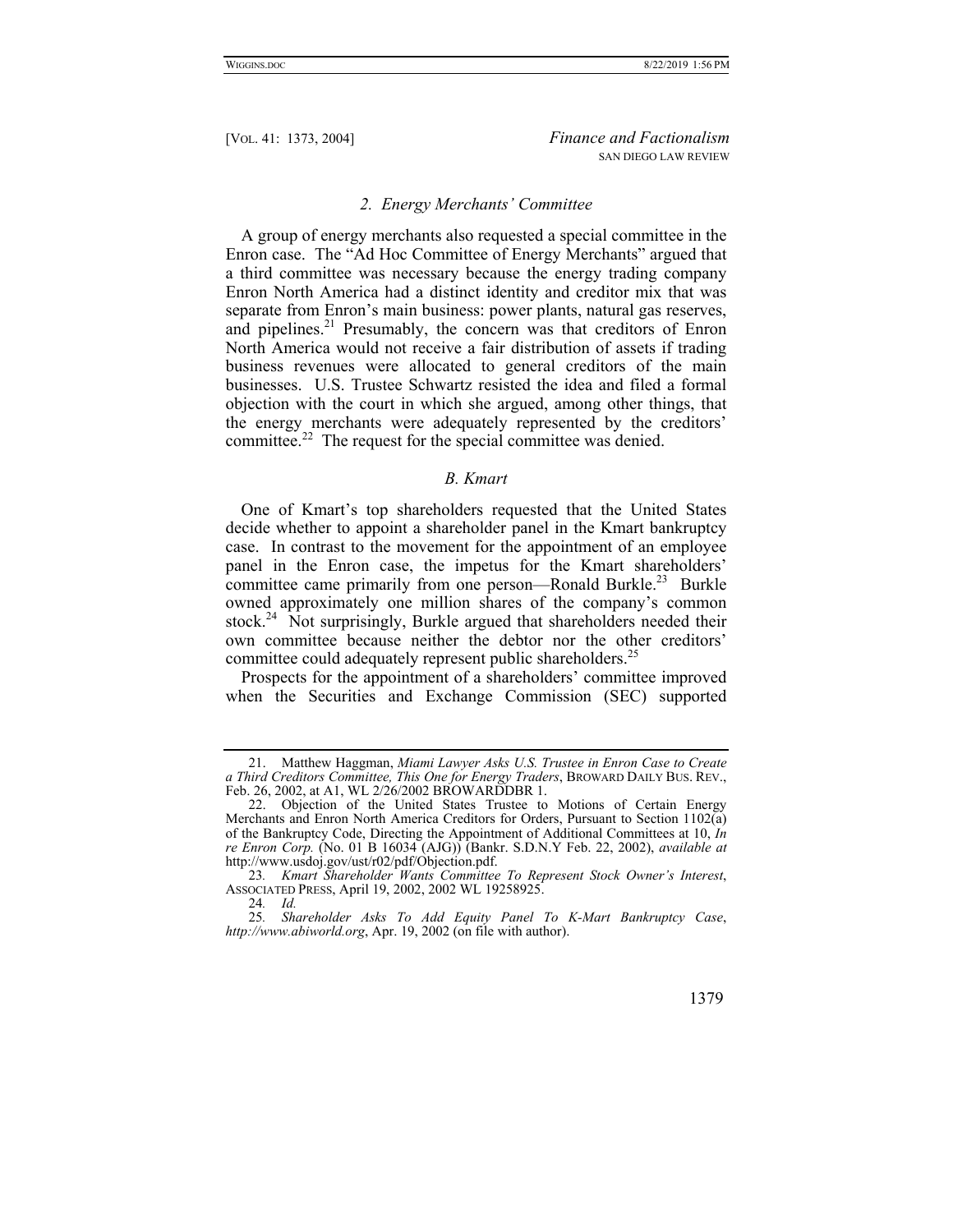Burkle's request.<sup>26</sup> The SEC gave a number of reasons why it supported the formation of such a committee, including the size of the case, the complexity of Kmart's business, the heterogeneity of its shareholders, and the dynamic nature of the pending negotiations between the debtor and its creditor.<sup>27</sup> Also lurking in the background was the concern of the SEC and others that Kmart's top executives had taken advantage of company-backed loans, and loan forgiveness, in the millions of dollars.<sup>28</sup>

The idea of appointing a shareholders' committee was not without its critics. One argument was that it would slow down the reorganization process considerably.<sup>29</sup> There was also a concern that it would draw unwanted attention to the executive loan forgiveness and thus create a public relations problem for the reorganizing debtor.<sup>30</sup>

After reviewing Kmart's annual report and recent financial statements, U.S. Trustee Ira Bodenstein appointed a shareholders' committee. 31 Bodenstein gave as his chief reason the possibility that Kmart would have enough money, in the end, to pay its shareholders.<sup>32</sup>

## *C. Global Crossing*

A group of former Global Crossing employees also requested a separate committee to represent their interests. The company dismissed approximately 1500 employees and paid about \$18 million in severance and vacation pay.<sup>33</sup> Of the \$32 million owed by the company to approximately 1200 workers, approximately \$5.5 million was entitled to priority payment. The employee group argued that the creditors' committee as constituted could not successfully protect the interests of employees.<sup>34</sup> Unlike the Enron bankruptcy, the debtor and senior creditors took a more active role in objecting to the employees' request.35 U.S. Trustee Carolyn Schwartz declined the request.36 An employee committee was not appointed. Interestingly, the day after the

 <sup>26.</sup> Amy Merrick, *SEC Supports Holder Committee For the Kmart Bankruptcy Case*, WALL ST. J., May 15, 2002, at B12.

<sup>27</sup>*. Id*.

<sup>28</sup>*. Id.*; Tim Craig, *Kmart Can't Afford a Loan Scandal*, DSN RETAILING TODAY, May 6, 2002 at 11, *available at* 2002 WL 10055402.

 <sup>29.</sup> Craig, *supra* note 28, at 11.

<sup>30</sup>*. Id.* 31. Brent Snavely, *Shareholders Get Voice in Kmart Bankruptcy*, CRAIN'S DETROIT BUS., June 3, 2002, at 41, 2002 WL 10365487.

<sup>32</sup>*. Id.*

<sup>33</sup>*. Global Crossing*, *Lenders Oppose Forming Ex-Employee Panel*, http://www.abiworld.org, May 15, 2002 (on file with author).

<sup>34</sup>*. Id.*

<sup>35</sup>*. Id.*

<sup>36</sup>*. Id.*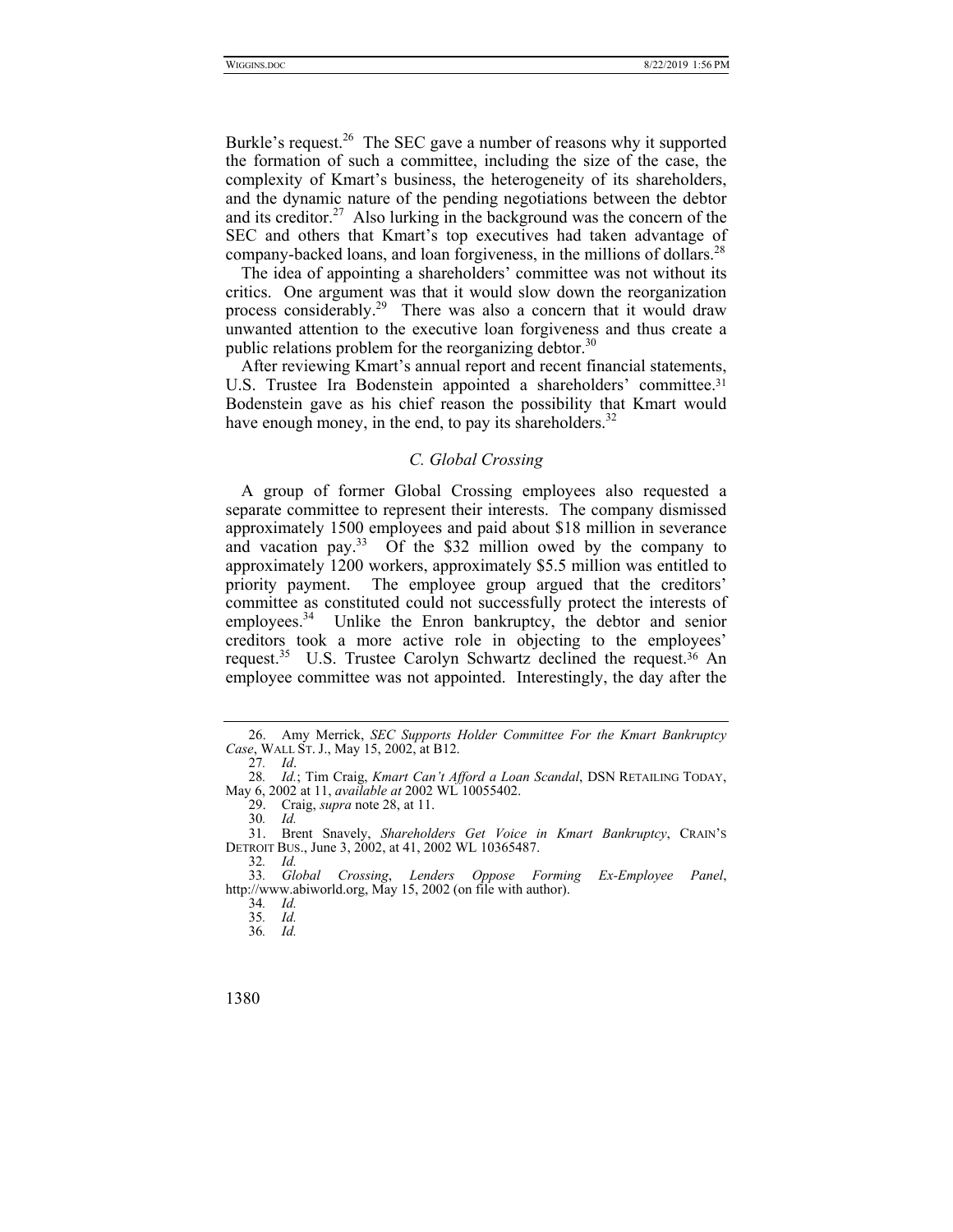bankruptcy court was scheduled to hold a hearing on the request, Global Crossing offered to pay priority claims of \$5.5 million to some former employees.<sup>37</sup>

## *D. Pacific Gas and Electric (PG&E)*

## *1. Local Government Panel*

Cities and counties in California requested a special committee in the Pacific Gas and Electric bankruptcy. These local governments argued that a special committee was necessary because they faced unique issues not faced by private creditors, including tax obligations and environmental concerns.<sup>38</sup> Although U.S. Trustee Linda Stanley initially rejected the idea, even she conceded that the local governments have less of a consensual relationship with the debtor utility than do private creditors.39 Bankruptcy Judge Dennis Montali refused to order the appointment of the local government committee, citing what he believed to be adequate representation on the main panel. $40$ 

## *2. Ratepayers' Committee*

The U.S. Trustee appointed a ratepayers' committee to represent the interests of a broad group of consumers.<sup>41</sup> This move was open to legal challenge because ratepayers are not official creditors of a debtor utility. Thus, those who opposed the move, including PG&E, could argue that the ratepayers could not have their own committee even if it were justified, as a policy matter, under the broad standard of adequate representation. PG&E also argued that, even if ratepayers were entitled to participate, they could do so through government officials such as the state Attorney General.<sup>42</sup> Judge Montali denied the appointment.<sup>43</sup>

<sup>43</sup>*. Judge Rules Against Ratepayers*, ASSOCIATED PRESS, July 10, 2001, 2001 WL 24710621.



<sup>37</sup>*. Global Crossing Offers Deal To Employees*, L.A. TIMES, May 17, 2002, at C2, *available at* 2002 WL 2476167.

 <sup>38.</sup> Bob Egelko, *Governments are Denied PG&E Bankruptcy Panel*, S.F. CHRON., Dec. 8, 2001, at B1, 2001 WL 3421890.

<sup>39</sup>*. Id.*

<sup>40</sup>*. Id.*

<sup>41</sup>*. PG&E Files Opposition to Ratepayers' Committee*, BUS. WIRE, May 9, 2001, LEXIS, News Library, Bwire File.

<sup>42</sup>*. PG&E Issues Statement on Court's Decision on Ratepayers' Committee*, BUS. WIRE, May 18, 2001, LEXIS, News Library, Bwire File.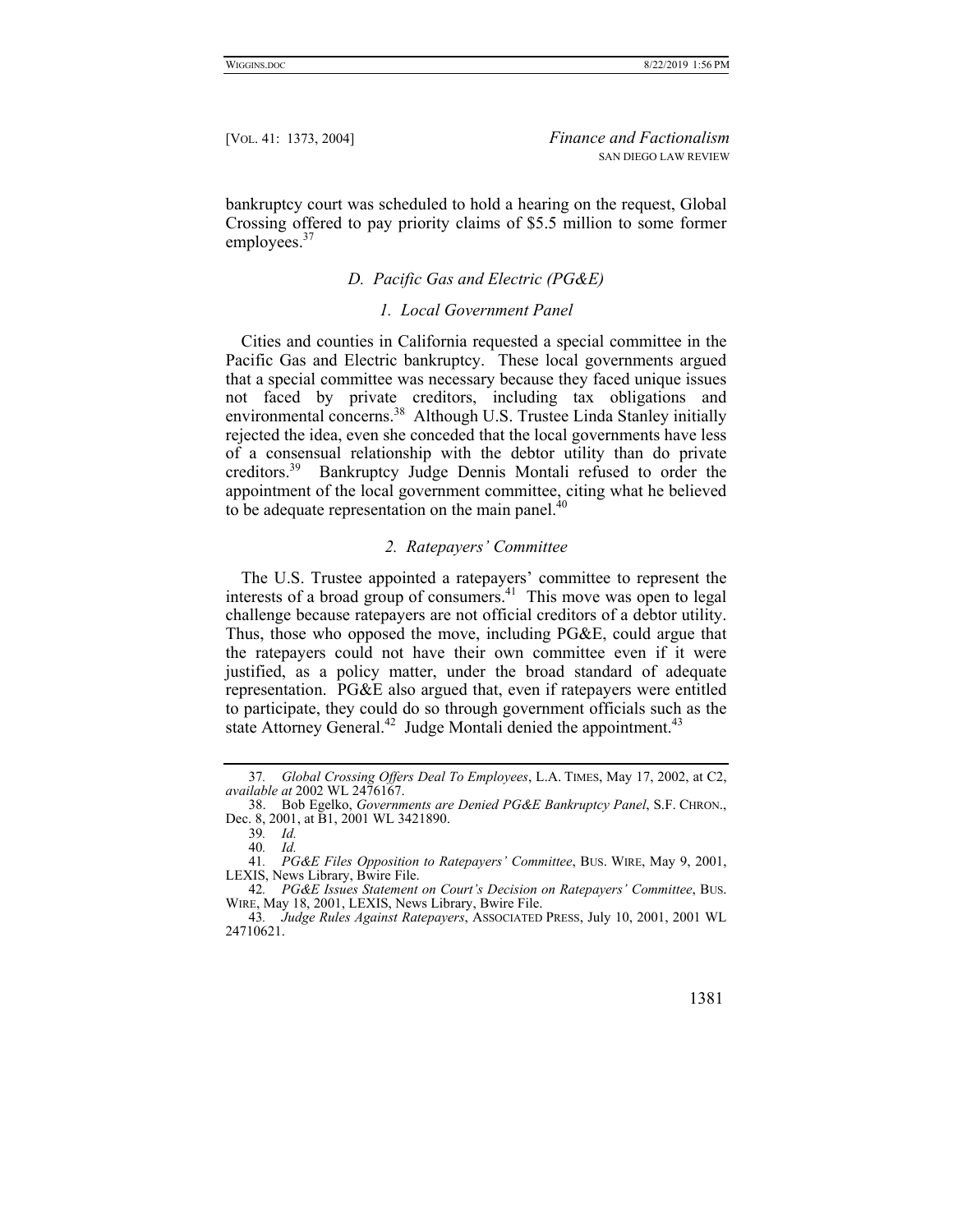#### IV. POTENTIAL IMPLICATIONS

There are several potential implications that can be gleaned from this survey of recent developments. First, requests to appoint special interest committees are sometimes granted in high profile cases and sometimes denied in high profile cases. Much depends on the nature of the request, the size and complexity of the case, and the unique social, political, and economic environment of each case. Second, special interest committees can provide an equitable and efficient means to spread the losses that accompany massive financial distress. In addition to the potential financial benefits, special interest committees can provide crucial social support and institutional transparency. Special interest committees can also lend a sense of openness and legitimacy to a process than often seems quite mysterious to outsiders.

Despite these real and perceived benefits, the appointment of special interest committees will probably not become routine, even in very large cases. We might continue to see a fairly high number of requests, if only so that a group of creditors can gain leverage in the opening days and weeks of a filing. However, it is unlikely that we will see an equally high number of formal appointments. There are several legal and practical reasons for this, as the next section of this Article will explain.

#### *A. Theoretical Dilemmas*

Modern American bankruptcy law is a process that emphasizes a collective approach to the problem of debt collection. Indeed, one of the core benefits of bankruptcy is the way in which individual creditors exchange state law rights to a single action against a debtor for a different regime of federal rights and powers under the Code.<sup>44</sup> At least at the level of theory, the idea is that all creditors submit to a collective and compulsory process that leaves them better off than if they each pursued single collection efforts against an insolvent debtor in financial distress. This idea is reflected in, among other places, § 1102's mandate for a general unsecured creditors' committee to represent the interests of all unsecured creditors in a Chapter 11 case. In contrast, the theory animating the request for a special interest committee is that a single creditor group would be better off pursuing a singular agenda in a

 <sup>44.</sup> Thomas H. Jackson, THE LOGIC AND LIMITS OF BANKRUPTCY LAW 28–31 (1986) (arguing that bankruptcy's collective and compulsory approach to debt collection is desirable because it maximizes the value of a given pool of assets). *See generally* Mary Josephine Newborn, *The New Rawlsian Theory of Bankruptcy Ethics,* 16 CARDOZO L. REV. 111, 114–18 (1994) (describing the collective approach and contrasting it with state law theory of the "race to the courthouse").

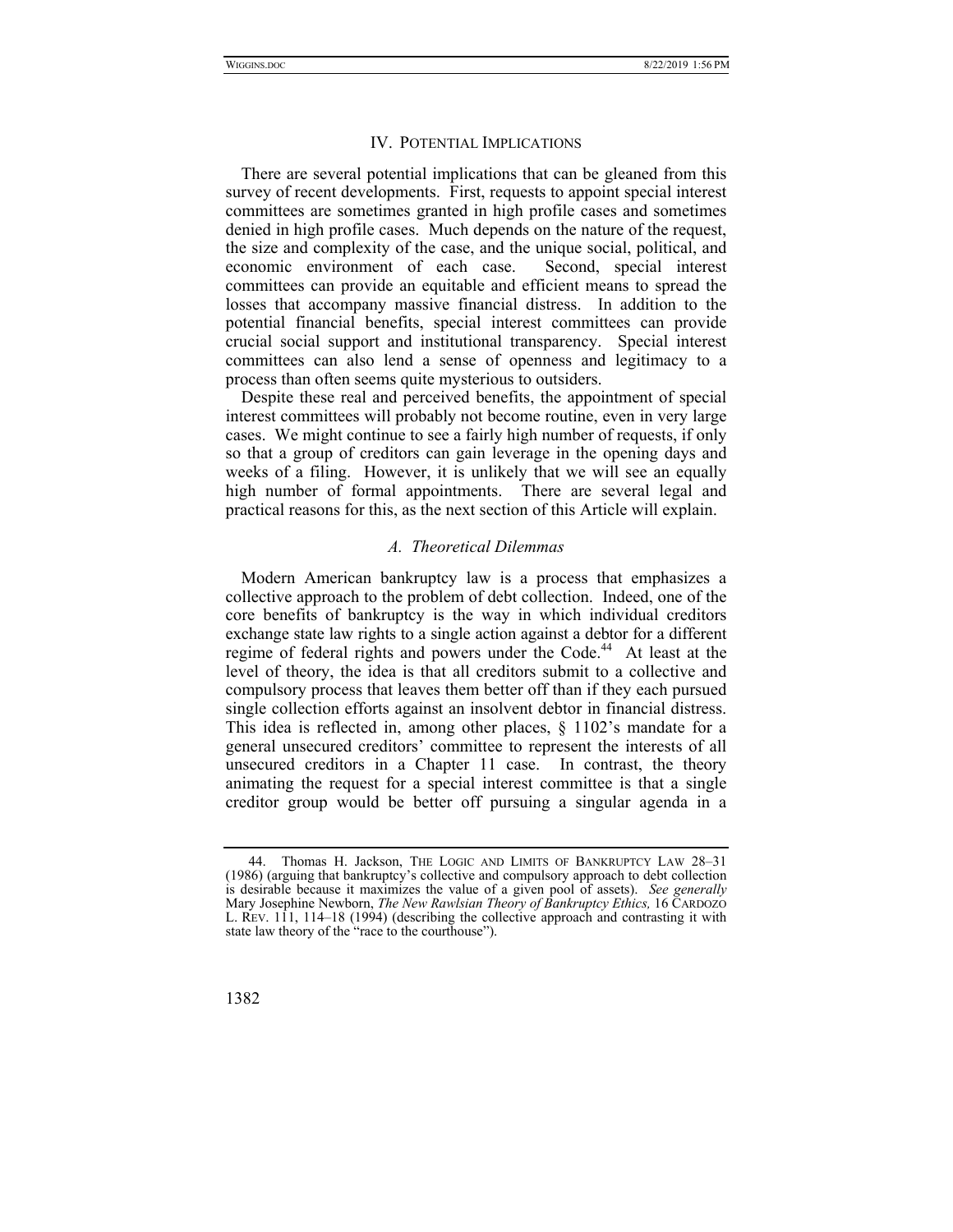separate committee than it would be casting its fate with a broader group.

The traditional collective action model assumes that bankruptcy is, at its core, a financial process, driven largely by economic returns and cold financial realities. The special interest model, by contrast, recasts bankruptcy as a political process. $45$  Under this view, the reorganization process is always "political," in the traditional sense of the word. Issues of voice, representation, legitimacy, and transparency become key policies that must be considered along with the traditional bankruptcy policies (i.e., fresh start, reorganization policy, etc.). The unification of creditor interests that was thought to be a key component of traditional bankruptcy thinking must incorporate the fragmentation of interests that we usually associate with special interest politics. In fact, one suspects that some of the antipathy toward special interest committees among some in the bankruptcy bench and bar might be traced to the sense that the unchecked proliferation of such committees will politicize the bankruptcy process in unattractive and unproductive ways.

# *B. Vague Legal Standards*

Section 1102 does not provide a clear and determinate set of guidelines for decision makers to use when considering the appointment of special interest committees. Without clear rules, outcomes are more uncertain. A rational creditor group can make the calculation that the odds of prevailing on a request for a special committee are about as good as the odds of not prevailing. Given that the cost of this litigation is rarely cost prohibitive, creditors have powerful incentives to request such committees.

Additionally, the vague standards in § 1102 give trustees and judges fairly wide discretion when making decisions on whether to appoint or approve a committee. It also means that decision makers can provide credible justifications for whatever outcomes they generate. So, while the vagueness of the standards makes it more likely that we continue to see a fairly high number of requests, those same "muddy" standards make it easier for trustees and judges to deny such appointments without giving highly detailed and elaborate reasons for doing so.

 <sup>45.</sup> Reid J. Epstein, *WorldCom Shareholders Get in Line*, WALL ST. J., July 24, 2002, at D2, *available at* 2002 WL-WSJ 3401576 (quoting Todd Zywicki, "Bankruptcy is both a financial and a political process").

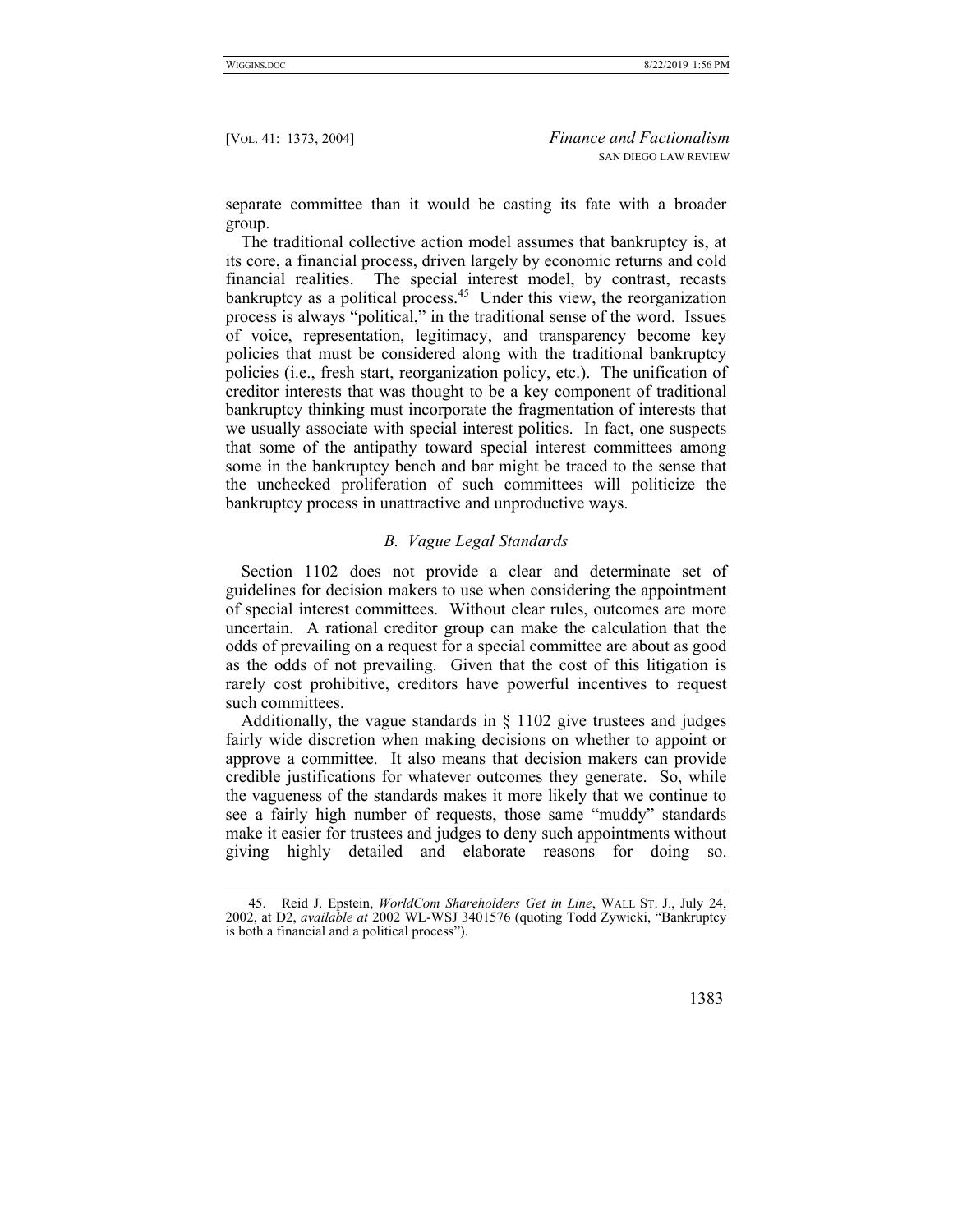Commentators have suggested legal reforms designed to provide more clarity and predictability in this area.<sup>46</sup>

#### *C. Empirical Reality of Modern Corporate Reorganizations*

According to Professor Douglas Baird's recent study of large corporate reorganizations, many large Chapter 11 cases today are characterized by assets sales to third parties and the ratification of preexisting merger/acquisition deals.<sup>47</sup> While this study is not without its limitations,48 one important implication of its findings is that an influential role for special interest committees is unlikely in most large Chapter 11 cases. For example, the study suggests that senior creditors are in firm control of these cases.<sup> $49$ </sup> The study suggests rigid adherence to the absolute priority rule, meaning that equity and junior creditors, the usual initiators of special interest committees, do very poorly in terms of financial recovery.50

Finally, the study suggests that a meaningful percentage of large cases involve companies with little or no going concern value and no business perceived as worth saving.<sup>51</sup> This study presents a picture of modern corporate reorganizations as court-supervised mergers and acquisitions work. This is not an environment that lends itself to a high degree of special interest bargaining and political gamesmanship by junior creditors.

Anecdotal reports confirm that debtors and senior creditors are increasingly entering into previously negotiated agreements that largely set the terms of the Chapter 11 case well before the case is actually filed.<sup>52</sup> The use of debtor-in-possession financing and the willingness of some bankruptcy courts to approve so-called "first-day orders" potentially leaves many unsecured creditors without adequate notice or protection or both. Special interest committees might be disadvantaged even further since it typically takes them several weeks, if not months, to properly organize and develop a coherent strategy. By that time, the debtor and

<sup>46</sup>*. See SABRE II Report*, 59 BUS. LAW. (forthcoming 2004) (manuscript at 9, on file with author) (proposing that in cases in which a committee is appointed, the U.S. Trustee shall appoint a single creditors' committee and shall not appoint additional creditors' or equity holders' committees except in extraordinary circumstances).

 <sup>47.</sup> Douglas G. Baird, *The New Face of Chapter 11*, 12 AM. BANKR. INST. L. REV. (forthcoming 2004) (manuscript at 11, on file with author).

 <sup>48.</sup> Mechele Dickerson, *The Many Faces of Chapter 11*, 12 AM. BANKR. INST. L. REV. (forthcoming 2004) (manuscript at 1-4, on file with author).

 <sup>49.</sup> Baird, *supra* note 47 (manuscript at 11-12).

 <sup>50.</sup> Baird, *supra* note 47 (manuscript at 13).

 <sup>51.</sup> Baird, *supra* note 47 (manuscript at 12-13).

 <sup>52.</sup> Several lawyers who routinely represent creditors' committees in Chapter 11 cases have reported this phenomenon to me.